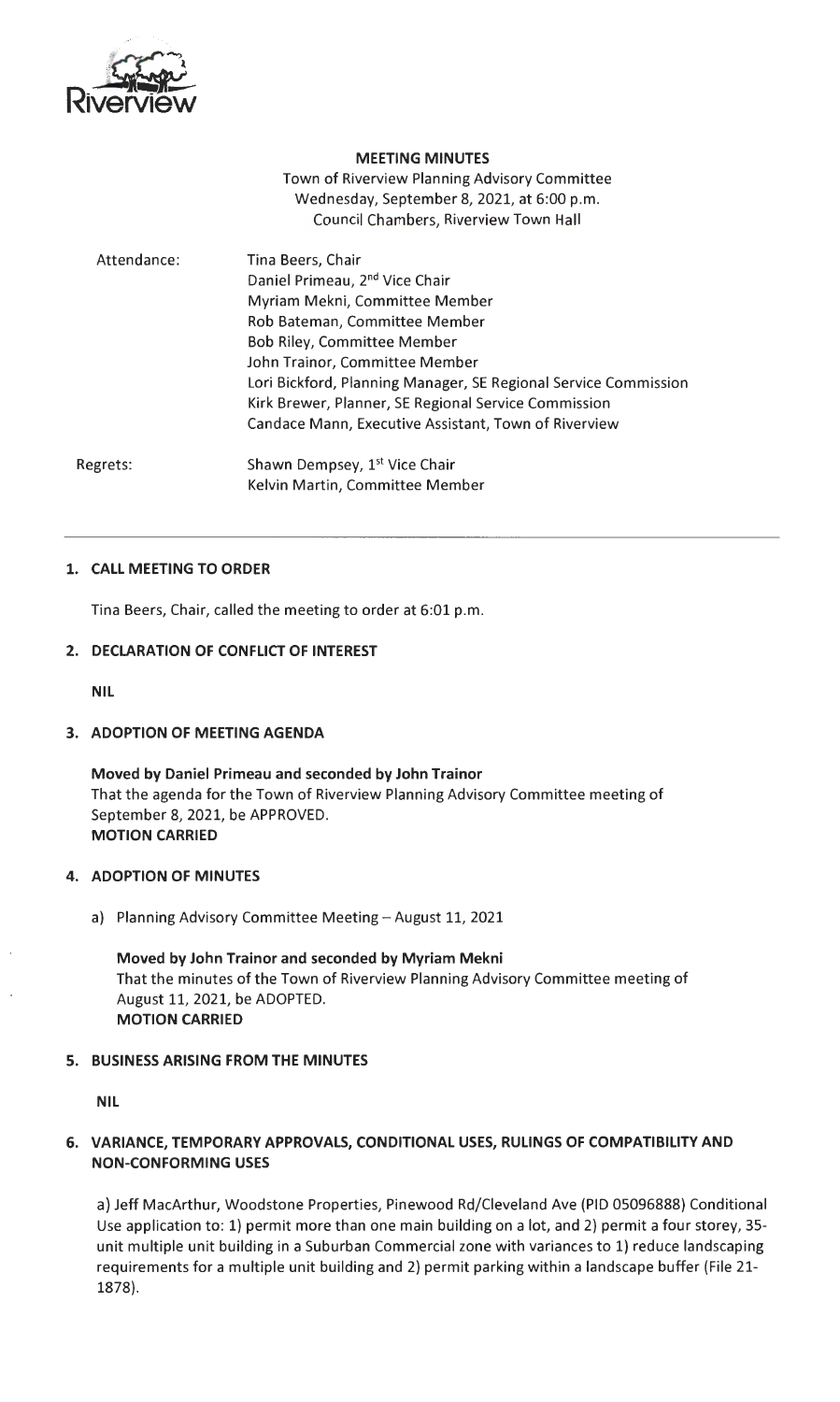The subject property is within a commercial zone in the Findlay Park area, it is a mix use commercial node with high density R3 residences to the north, surrounded by a mix of commercial uses. The zoning by-law previsions states that if a multi-unit dwelling abuts a lower density zone, a six metre landscaping buffer is required. If it's abutting a non-low density residential zone, a three metre landscaping buffer of trees, grass and shrubs is required and is not to be used for parking.

The two commercial buildings with frontage on Pinewood Road will share an access, and the multi-unit dwelling will be accessed from Cleveland Avenue. Earlier versions of the site plan proposed one large parking lot to be shared by the multi-use dwelling and commercial uses. It has been requested that it be closed off to ensure commercial clients are not using the residential parking and to add definition to the parking area to reduce traffic conflicts.

To the north, there is a three metre wide easement for NB Power lines, these powerlines are running between the proposed buildings and the existing buildings. In consultation with NB Power, they indicated they would not permit any trees being planted below the powerlines as it may interfere with future maintenance. As a result, the developers are requesting a reduction in the landscaping requirement. The developers will also take into consideration when excavating the three metre easement from a drainage pipe, which is a private infrastructure and any damage would not be the Town's responsibility.

The underground parking does not meet the full requirements of the buildings, to meet this requirement surface parking is needed. The entrance to the underground parking garage is abutting the property line, making a three metre wide planting buffer impossible. When the parking lot abuts another parking lot, screening is not required for parking lot standards, and staff believes that the 1.5 metre wide median to the south will be sufficient to ensure there is no conflict in traffic. The Development Review Committee has requested the physical barrier to remain between the residential and commercial parking lots.

The building meets the maximum allowable height requirement at 12.7 metres, and design requirements for traditional materials. The applicant is aware that they will require written approval from NB Power for any structures and landscaping that encroach on the public utility easement.

There is a drainage ditch that runs along the retail plaza's property line. Given the location of the retaining wall for the underground parking garage, as part of the building permit process, staff will request additional information and if there are disruptions to the neighboring properties then written approval will be required from the property owner.

Public notices were sent out to property owners within 60 metres and no responses were received.

D. Primeau asked that the word "landscaping" in Motion 1 be removed, stating that landscaping can be temporary. He prefers a permanent barrier between the resident and commercial parking lots. He also expressed his concern with the increase in traffic on Cleveland and Pinewood Avenues and question if there were any municipal plans to add a traffic light. K. Brewer confirmed that Engineering did not express concerns with the traffic flow related to this project.

M. Mekni questioned if Motion 2 section 2 includes the ramp and written permission from NB Power. K. Brewer advised that the ramp at the front of the building is the only element that is encroaching in to public utility easement and obtaining approval from NB Power should not be an issue.

J. Trainor inquired about the plan for snow removal. K. Brewer explained there is a landscaped area between the multi-unit building and the commercial building that can be used for snow storage and if required snow will be hauled away.

B. Riley inquired if there would be an issue with excessive water in regard to the drainage ditch. K. Brewer explained the drainage ditch is for the retail plaza only. The developers have submitted a preliminary plan and the run off from this property will not have an impact on the retail property's drainage ditch.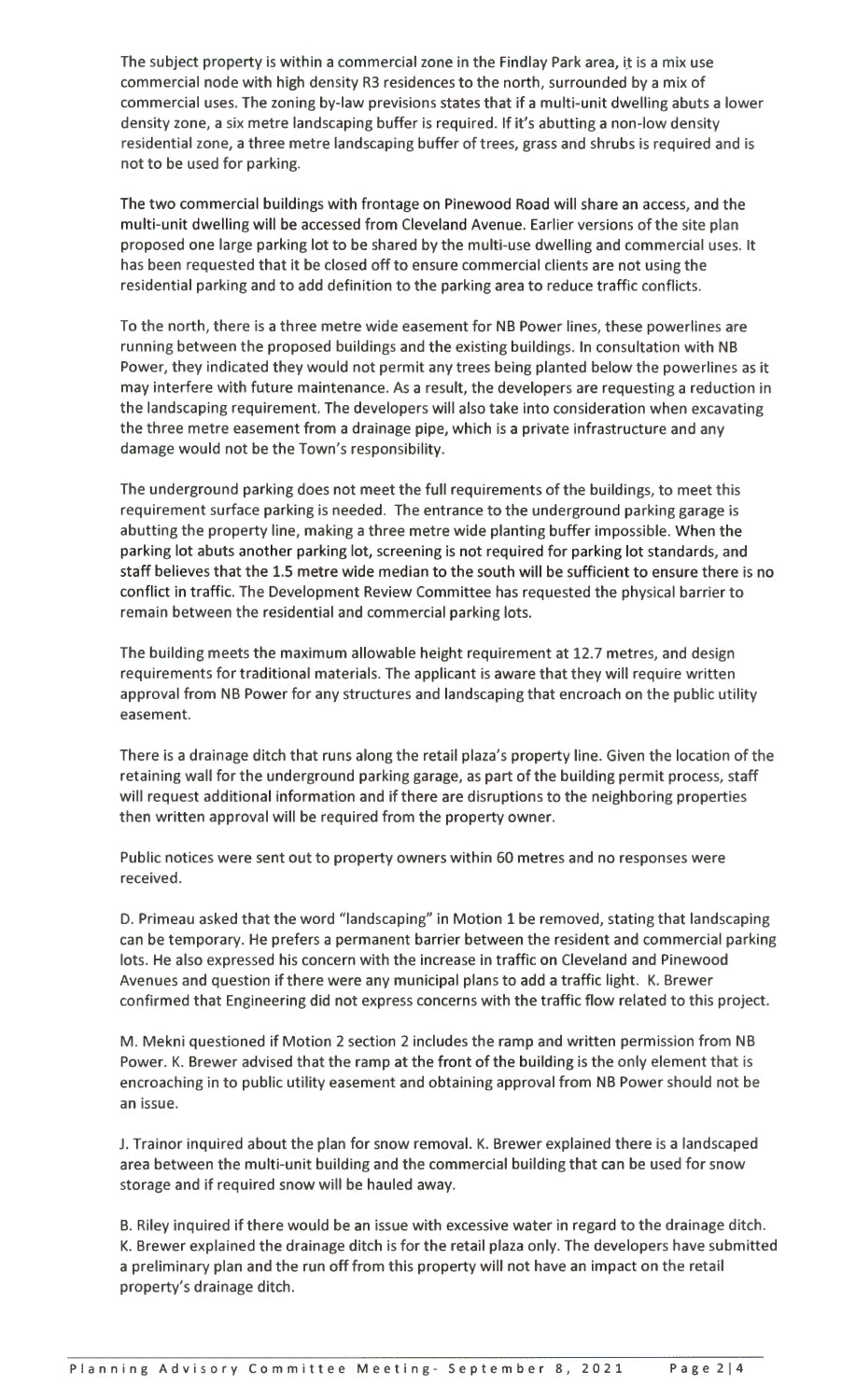The following motions were made by the Committee:

# **MOTION 1**

## **Moved by Daniel Primeau and seconded by Rob Bateman**

That the Riverview Planning Advisory Committee APPROVE the conditional use application for more than one main building on the lot bearing PID 05096888 subject to the following condition:

1) that a physical barrier, consisting of curbing, fencing, or a combination thereof be maintained between the residential and commercial parking lots. **MOTION CARRIED** 

## **MOTION 2**

### **Moved by John Trainor and seconded by Myriam Mekni**

That the Riverview Planning Advisory Committee APPROVE the conditional use application for a multiple unit dwelling in a Suburban Commercial zone on the property bearing PID 05096888 subject to the following conditions:

1) that if the scope of work requires alteration of adjacent properties, written approval from all affected property owners shall be provided to the development officer prior to the issuance of a building/development permit.

2) that written approval from NB Power be provided for any buildings, structures, and landscaping within a public utility easement.

3) That key lock boxes be installed per municipal By-law 500-11;

4) That as-built drawings for engineering submissions shall be required within 30 days after construction; and

5) That the proposed development shall be in substantial conformity with the site plans, elevation drawings and renderings provided.

### **MOTION CARRIED**

### **MOTION 3**

## **Moved by Daniel Primeau and seconded by John Trainor**

That the Riverview Planning Advisory Committee APPROVE the variance request to reduce landscaping requirements on the lot bearing PID 05096888 as shown on the site plan dated August 9, 2021 because the property is located in a commercial area where screening between uses is not a concern and street trees will be planted per the municipal Street Tree By-law. **MOTION CARRIED** 

## **MOTION 4**

## **Moved by John Trainor and seconded by Myriam Mekni**

That the Riverview Planning Advisory Committee APPROVE the variance request to permit parking within the required 3m landscaping buffer to the south of the residential development on PID 05096888 as shown on the site plan dated August 9, 2021 because this parking area will abut adjacent parking and screening between uses is not a concern.

### **MOTION CARRIED**

b) Wendy Leanne Field, 50 Squire Ave (PID 05102132) variance request to increase the permitted ground floor area of residential accessory buildings from 85m2 to 114m2 (1224 sqft) (File 21-1888).

The zoning by-law permits up to three accessory buildings per lot in a residential zone, but limits the total ground floor area across all buildings to the lesser of 85 square metres or 12% of the lot area, in this case, 139 square metres. This by-law prevents the overcrowding of a standard lot within Town limits, which on average are 6000-9000 square feet. The applicant's lot is substantially larger at 12,000 square feet.

There are currently two accessory buildings on the lot, the proposal is to construct a 16'x24' shed at the rear of the property. The proposal represents 9.8% lot coverage, which respects the 12% maximum limit. The proposed building will not be visible from the street, is in style and scale of existing accessory buildings and does not exceed the height requirements.